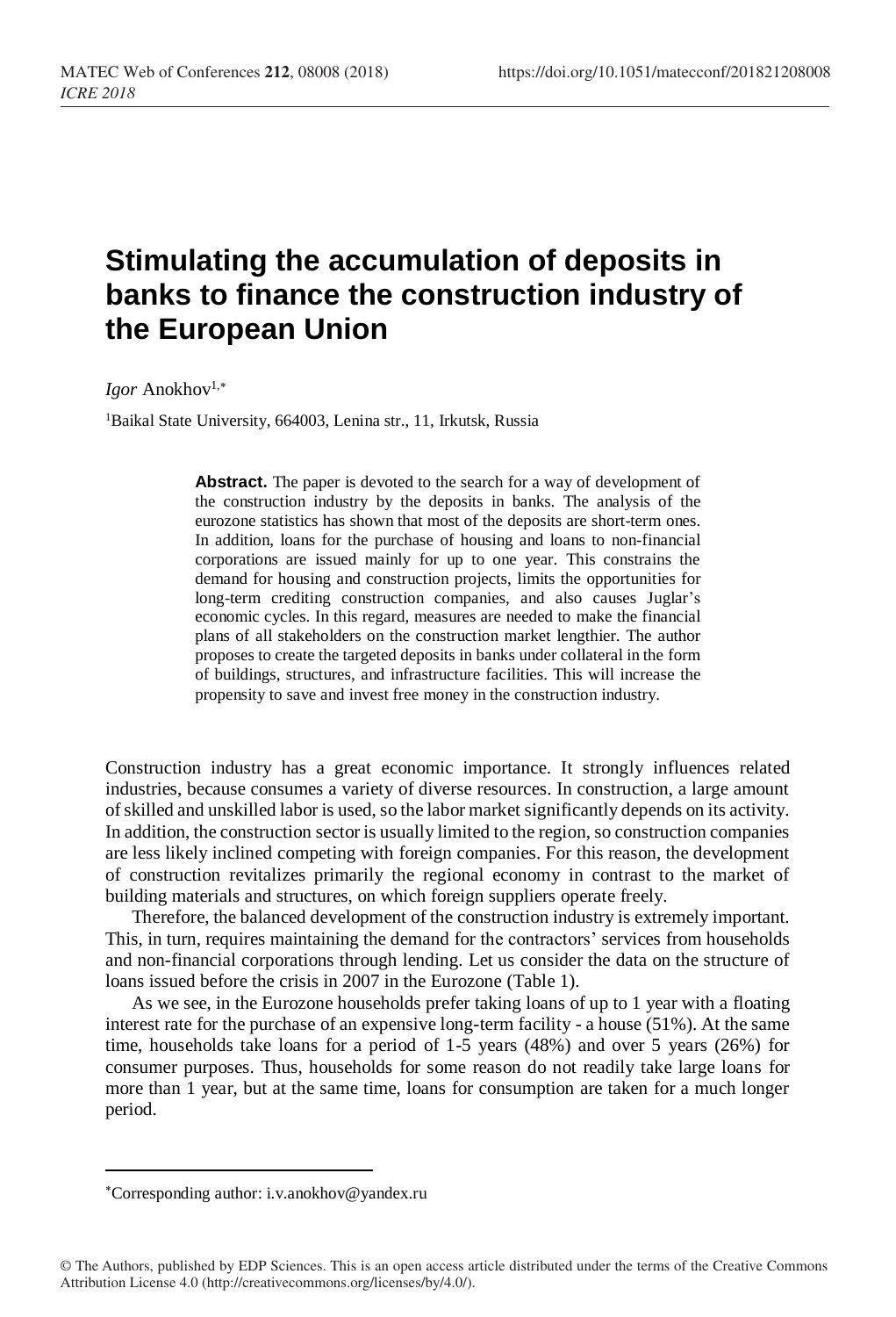In addition, the Table 1 shows that the larger the country's economy and the better its financial status (for example, Germany, France, Belgium, the Netherlands), the longer the households take loans for the purchase of housing. In countries with problems in public finances (Greece, Spain, Ireland, Italy, and Portugal), the population can afford taking loans for housing only for up to one year.

|           | For the purchase of a house         |                                 |                              |                            | For consumer purposes |                                     |                              |                               |  |
|-----------|-------------------------------------|---------------------------------|------------------------------|----------------------------|-----------------------|-------------------------------------|------------------------------|-------------------------------|--|
|           | Floating<br>rates up to<br>one year | From<br>one to<br>five<br>years | From<br>five to<br>ten years | More<br>than tenl<br>years | Bank<br>overdraft     | Floating<br>rates up to<br>one year | From one<br>to five<br>years | More<br>than<br>five<br>years |  |
| Eurozone  | 51                                  | 13                              | 18                           | 18                         | 15                    | 26                                  | 48                           | 26                            |  |
| Belgium   | 33                                  | 14                              | 15                           | 38                         | 11                    | 8                                   | 63                           | 28                            |  |
| Germany   | 17                                  | 19                              | 39                           | 25                         | 11                    | 16                                  | 49                           | 35                            |  |
| Greece    | 84                                  | 7                               | $\mathfrak{D}$               | 7                          | 53                    | 40                                  | 42                           | 18                            |  |
| Spain     | 89                                  | 10                              | 1                            | 1                          | $\Omega$              | 50                                  | 29                           | 21                            |  |
| France    | 29                                  | 11                              | 11                           | 49                         | 19                    | 10                                  | 70                           | 20                            |  |
| Ireland   | 84                                  | 15                              | $\Omega$                     | $\Omega$                   | 11                    | 51                                  | 41                           | 8                             |  |
| Italy     | 82                                  | 5                               | $\overline{2}$               | 11                         | 25                    | 22                                  | 53                           | 25                            |  |
| Luxembur  | 83                                  | 1                               | 1                            | 16                         | 8                     | 12                                  | 72                           | 16                            |  |
| Netherlan | 30                                  | 19                              | 40                           | 11                         | 22                    | 79                                  | 8                            | 13                            |  |
| Austria   | 54                                  | 41                              | 1                            | $\overline{4}$             | 34                    | 84                                  | 12                           | $\overline{4}$                |  |
| Portugal  | 98                                  | 2                               | 1                            | $\theta$                   | 16                    | 62                                  | 19                           | 19                            |  |
| Finland   | 94                                  | 5                               | $\Omega$                     | $\Omega$                   | 10                    | 74                                  | 26                           | 1                             |  |

**Table 1.** Loans to households by countries and terms (percentage of total; average for the period from January 2003 to May 2006) [1].

Thus, households in the Eurozone cannot create a sustainable and predictable demand for housing because of a very short planning horizon. They are more willing to take loans for consumption for a long period that is associated with a lower loan amount.

A similar picture is seen in the lending to non-financial corporations (Table 2).

**Table 2.** Loans to non-financial corporations by countries and terms (percentage of total, average for the period from January 2003 to May 2006) [1].

|             |                   |                                              | Loans up to 1 million $\epsilon$ |                             | Loans more than 1 million $\epsilon$ |                              |                            |  |
|-------------|-------------------|----------------------------------------------|----------------------------------|-----------------------------|--------------------------------------|------------------------------|----------------------------|--|
|             | Bank<br>overdraft | Floating rates From one<br>up to one<br>year | to five<br>years                 | More<br>than five<br>years  | Floating<br>rates up to<br>one year  | From one<br>to five<br>years | More<br>than five<br>years |  |
| Eurozone    | 16                | 27                                           | $\overline{c}$                   | 2                           | 60                                   | 5                            | 5                          |  |
| Belgium     |                   | 17                                           | $\overline{2}$                   |                             | 77                                   | 3                            |                            |  |
| Germany     | 11                | 12                                           | $\overline{c}$                   | 3                           | 65                                   | 7                            | 10                         |  |
| Greece      | 34                | 35                                           | $\overline{2}$                   | $\Omega$                    | 56                                   | 4                            | $\overline{c}$             |  |
| Spain       | $\Omega$          | 43                                           | $\overline{c}$                   | $\Omega$                    | 46                                   | 6                            | 3                          |  |
| France      | 15                | 15                                           | 7                                | 8                           | 63                                   | $\overline{c}$               | 5                          |  |
| Ireland     | 6                 | 20                                           | 3                                | 3                           | 57                                   | 10                           | 7                          |  |
| Italy       | 32                | 39                                           |                                  |                             | 53                                   | 4                            | 3                          |  |
| Luxemburg   | 4                 | 18                                           | $\Omega$                         | $\Omega$                    | 79                                   |                              |                            |  |
| Netherlands | 17                | 11                                           | 6                                | $\mathcal{D}_{\mathcal{L}}$ | 71                                   | 3                            |                            |  |
| Austria     | 25                | 19                                           |                                  |                             | 75                                   | $\overline{c}$               | $\mathfrak{D}$             |  |
| Portugal    | 27                | 52                                           |                                  | $\Omega$                    | 46                                   |                              |                            |  |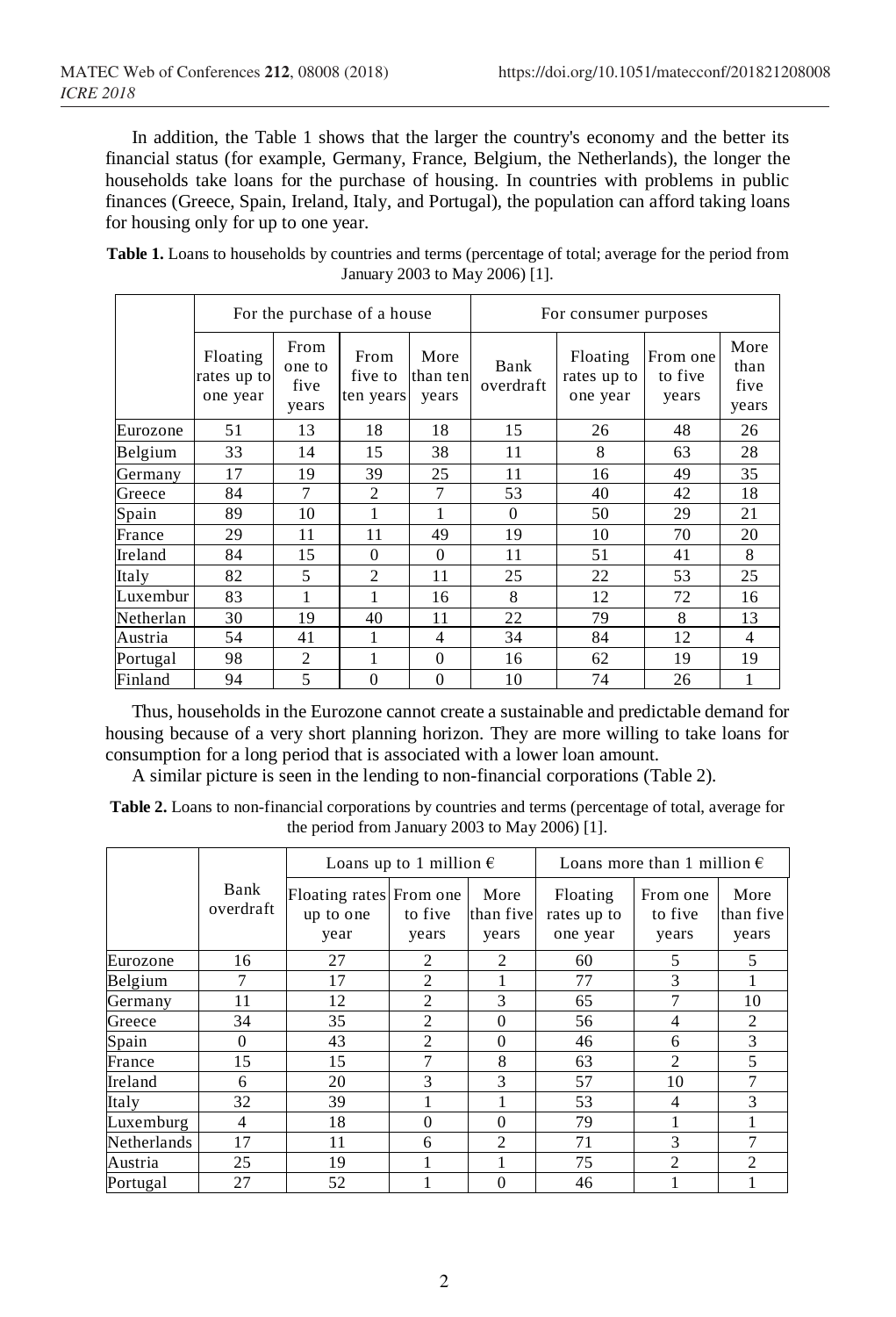| IF |  |  |  |  |
|----|--|--|--|--|

Judging by the Table 2, non-financial corporations clearly prefer to receive loans for up to one year at floating rates both for up to 1 million  $\epsilon$  and for more than 1 million  $\epsilon$ . Thus, non-financial corporations tend to plan their financial activities for only one year ahead with subsequent on-lending. For this reason, their demand for construction work is also not predictable.

One of the reasons for this situation can be the policy of banks, which limit the crediting period of households and non-financial corporations. Let us consider the households' deposits in the banks of the Eurozone, which are one of the important sources of resources for crediting the construction sphere (Table 3).

**Table 3.** Household deposits by countries and terms (percentage of total, average for the period from January 2003 to May 2006) [1].

|             |           | Redeemable upon notice |                              | With agreed term            |                          |                        |  |
|-------------|-----------|------------------------|------------------------------|-----------------------------|--------------------------|------------------------|--|
|             |           |                        |                              |                             |                          |                        |  |
|             | Overnight | Up to three<br>months  | More than<br>three<br>months | Up to one<br>year           | From one to<br>two years | More than<br>two years |  |
| Eurozone    | 35        | 35                     | 2                            | 12                          | 0                        | 15                     |  |
| Belgium     | 16        | 77                     | $\Omega$                     | 5                           | $\Omega$                 |                        |  |
| Germany     | 32        | 38                     | 7                            | 9                           | $\Omega$                 | 14                     |  |
| Greece      | 76        |                        |                              | 20                          | 0                        | $\mathfrak{D}$         |  |
| Spain       | 31        | 24                     | $\theta$                     | 30                          |                          | 14                     |  |
| France      | 23        | 42                     | $\overline{0}$               | $\overline{c}$              | $\overline{0}$           | 32                     |  |
| Ireland     | 46        | 15                     | $\Omega$                     | 26                          | $\Omega$                 | 13                     |  |
| Italy       | 79        | 15                     | $\Omega$                     | 6                           | $\theta$                 | $\Omega$               |  |
| Luxemburg   | 42        | 5                      | $\Omega$                     | 50                          | $\theta$                 | 2                      |  |
| Netherlands | 17        | 75                     | $\Omega$                     | $\mathcal{D}_{\mathcal{L}}$ | $\overline{0}$           | 6                      |  |
| Austria     | 25        | $\Omega$               | $\Omega$                     | 41                          | 5                        | 30                     |  |
| Portugal    | 31        | $\Omega$               | $\Omega$                     | 63                          | $\overline{c}$           | 4                      |  |
| Finland     | 61        | 17                     | $\Omega$                     | 18                          |                          | 3                      |  |

As we see, households are guided by short-term financial planning: the largest share of deposits is limited to a period of up to three months (35% is overnight loans and 35% - loans with a notice of up to three months). This, in turn, limits the banks' ability to give long-term loans for the construction and purchase of housing.

Thus, households and non-financial corporations, even in a stable economic situation, prefer to plan their activities for a very short period of time. Meanwhile, such an industry as construction has a lengthy production cycle. Creation of large objects often takes more than 10 years, taking into consideration the design and pre-construction stages. During this period, large financial assets and material values are excluded from circulation. In this case a long cycle of construction of facilities does not correspond to the nature of financial planning and management in households and non-financial corporations, which makes the functioning of the construction industry difficult.

Of course, the financing of the construction industry can also be carried out with the help of the securities market and the financial mechanisms of the state. However, the market of securities is even more unstable than the lending market. In addition, it is focused on shortterm profit and therefore cannot always financially support construction activities. State intervention in the economy has a number of shortcomings: delay in the adoption of decisions, changes in policy, inability to provide and monitor the consequences of the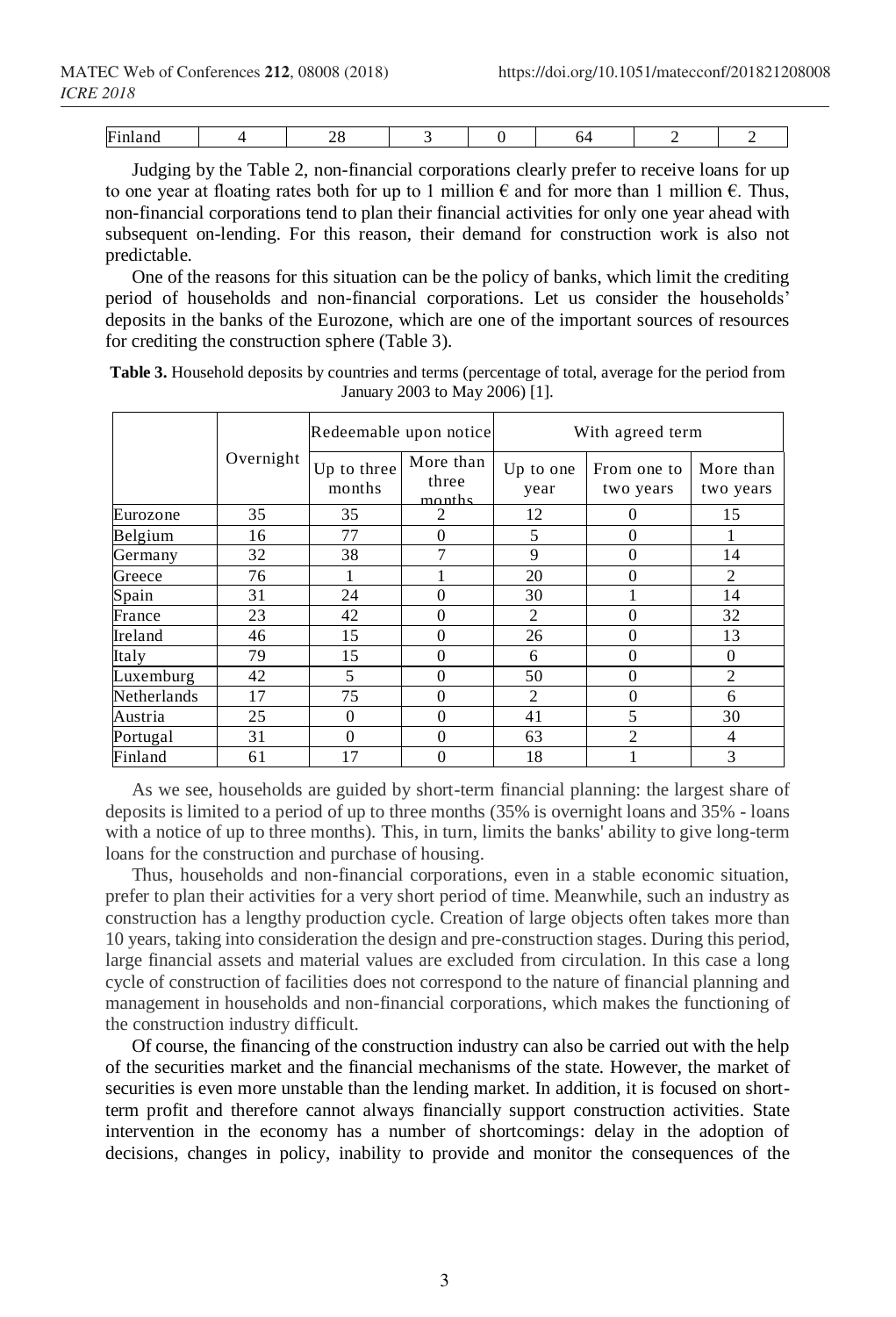decisions made. Thus, the own funds of households and non-financial corporations remain the main source of funds for financing the construction industry.

As a result, the demand for construction activities is unstable and unpredictable. This causes short-term economic cycles of Juglar [2] with a period of 9-11 years. These cycles are entailed by the delay in making investment decisions referring to the launch of new production facilities. Keynes [3] also considered investment expenditures, which are characterized by instability, as the main source of impulses that cause economic fluctuations. As a result, there are shifts in aggregate demand, and, consequently, in the aggregate supply.

Savings and investments are crucial for the economy. At the same time, the ability to save and capitalize is an important acquired quality of a person. It assumes that he has the will to refuse from immediate consumption of free resources, to reduce current consumption to increase future utility and ability to predict future events. From this point of view, four stages of the person's financial planning can be distinguished:

1. Financial planning for a period of up to 1 month. In this case, a person can behave only as a consumer. He clearly prefers spending all his surplus resources and does not consider it necessary to make any financial investments. This situation is typical for a weak development of human intelligence, or for a situation of extreme uncertainty, when no planning is possible (crisis, economic instability, natural disasters, etc.). In this case, the person is concentrated on his own survival and is not inclined to build long-term economic relations and take into account the interests of others. Every economic interaction is difficult, because risks of opportunistic behavior are high. As a consequence, the difficulties of market coordination are replaced by the state coercion.

2. Financial planning for a period of 1 month to 1 year. In this case, the person accumulates experience of interaction with other market participants that allows him making predictions about their behavior. The ability to predict decreases the risks and costs of investing. A person learns to build production chains that require a certain trust between its participants.

3. Financial planning for a period of 1 to 10 years. In this case, a person has a developed sense of empathy that allows him to be aware of the motives of other people's behavior. At the same time, he strives himself to be understood by others and predictable for others. As a result, the economy becomes a network of closely related entities that have a high level of trust in each other. The risks of opportunism and the problem of "a free rider" are minimal. It is advantageous for a person to specialize in a very narrow form of economic activity, transferring all other functions to other network participants.

4. Financial planning for a period of more than 10 years. A person is able to make economic decisions, save and invest knowing well that he personally cannot derive any benefit from this. In other words, he can increase the aggregate future utility for the society at the expense of current utility. In this case, human needs are minimal and determined by the higher values.

Based on the formulated above, the length of the planning horizon and the average period of capital investment correspond to the level of trust in the society and the level of intellectual and ethical development of a person. Measures are needed that will allow this to be achieved in a stable economic situation.

First of all, it is necessary to recognize that households, banks, non-financial organizations and construction companies are parts of the same system. Therefore, the deterioration of the position of one of them immediately worsens the situation of all the others. The ideal situation is that investment in the construction industry will not depend on the phase of the economic cycle. It is possible only if the level of participation of investors will be much higher than in normal banking lending.